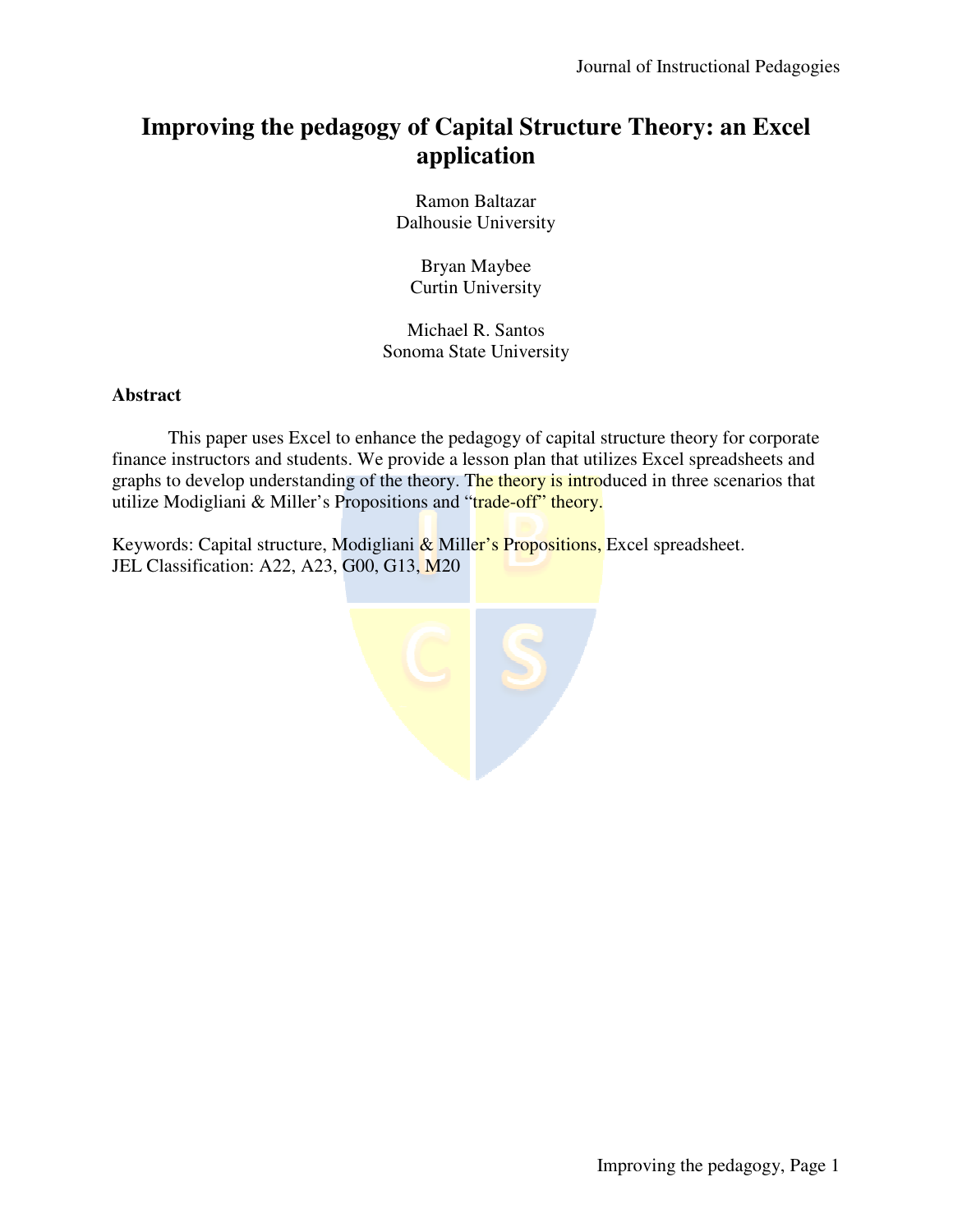#### **Introduction**

This paper is motivated by students having difficulty understanding capital structure theory in senior undergraduate and MBA finance courses. This theory is demanding, typically commanding substantial coverage in intermediate corporate finance textbooks like Berk and DeMarz (2007), Brigham and Ehrhardt (2011), Brealey at al. (2008), and Ross et al. (2008). As such, finance instructors may find the task of imparting the theory pedagogically challenging.

Finance instructors would agree that the application of theory to specific problems that require calculations enhances student learning. In this regard, Excel applications are one of the most common methods used to explain elaborate financial theories. Cagle at al. (2010) explores the impact of spreadsheet applications in introductory finance courses and find positive effects in student exam scores. Consistent with this finding, there appears to be an increasing effort to incorporate Excel applications into finance textbooks, as exemplified by Holden (2005), Mayes and Shank (2010), Adair (2005), and Benninga (2010). Although these works provide extensive Excel applications for many corporate finance and investment topics, applications that focus specifically on capital structure are scant. This paper addresses the gap.

The proposed lesson plan starts in Section 2 with an elaboration of the value maximization equation that is central to capital structure theory by describing three scenarios that draw on the work of Modigliani and Miller (1958, 1963) and trade-off (or static) theory. In Section 3, Excel spreadsheets and graphs are used to apply the theory under each of these scenarios. A summary of the work is provided in Section 4.

#### **Capital Structure Theory**

The earliest tenets of capital structure theory were developed by Modigliani and Miller (1958, 1963). The following value maximization equation is pedagogically central to the theory:  $=\sum_{t=1}^{n}\frac{F}{(1+h)}$  $t=1$   $(1 \top V_{WACC})$ *t r FCF V* 1  $V_0 = \sum_{t=1}^{\infty} \frac{1}{(1 + r_{WACC})}$  where *FCF<sub>t</sub>* is the free cash flow at time t, and  $r_{WACC}$  is the average capital

cost.

The negative correlation of firm value  $(V_0)$  with average capital cost  $(r_{\text{WACC}})$  is a significant point. While M&M's Proposition I focuses on  $V_0$ , their Proposition II focuses on  $r_{\text{WACC}}$ , with the particular values of  $V_0$  and  $r_{\text{WACC}}$  dependent on the scenario being contemplated. The scenarios are explained below and the associated equations are summarized in Table 1.

Scenario 1 assumes the absence of corporate taxes and the existence of perfect capital markets. M&M Proposition I with no taxes implies that the values of levered  $(V_L)$  and unlevered firms  $(V_U)$  are equal, i.e.  $V_L = V_U$ . This condition is known as M&M's "irrelevance hypothesis" and implies that financing through debt or equity does not affect firm value, and stays constant for different levels of leverage (debt). Similarly, M&M's Proposition II shows that  $r_{wACC}$  stays constant for different levels of debt as long as no corporate taxes and perfect capital markets are in place. Naturally, when  $V_L$  and  $r_{WACC}$  are constant at all debt levels, the firm's optimum debt ratio can be anywhere in the range of 0-100%.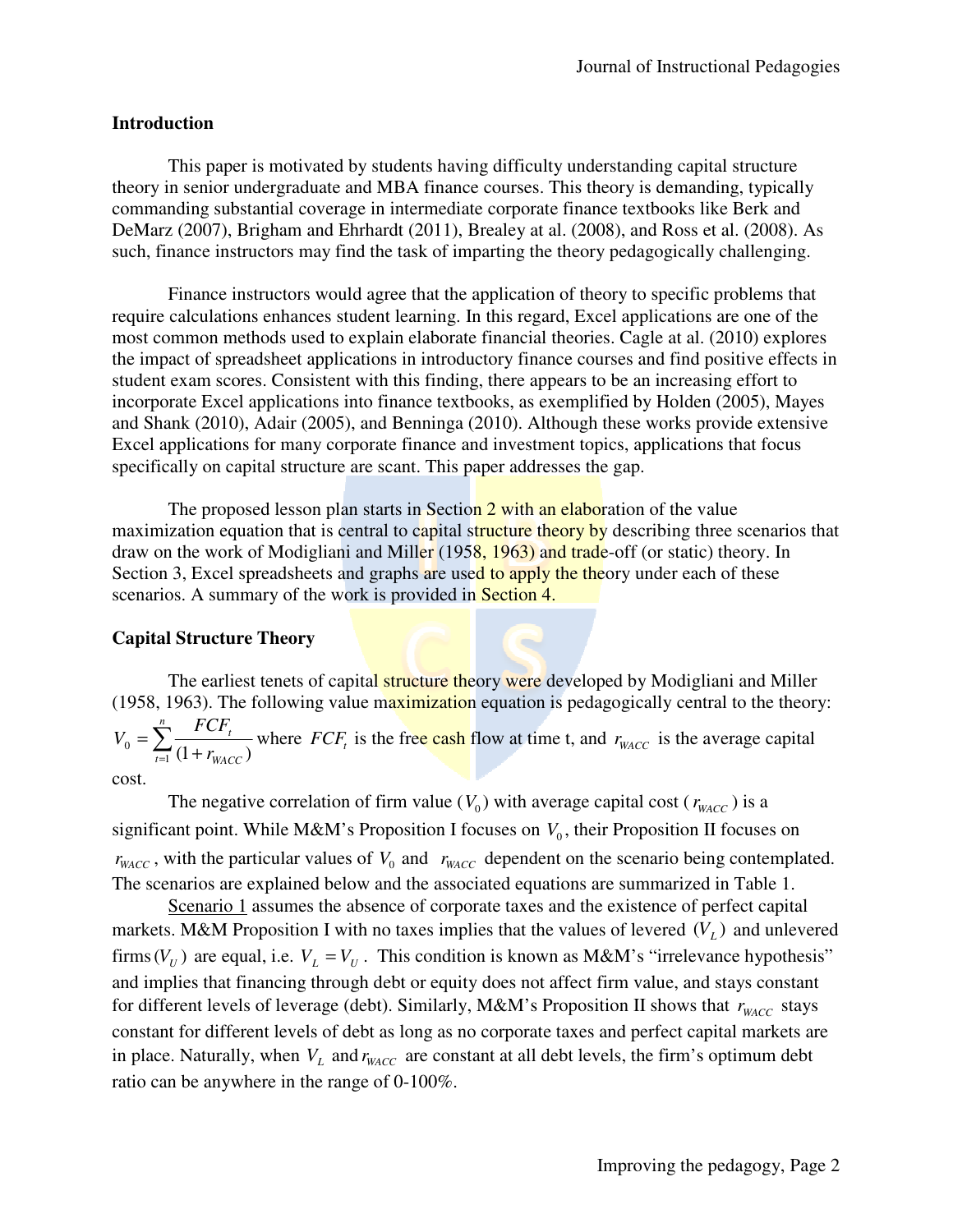Scenario 2 relaxes the corporate tax assumption. To wit, it assumes the presence of corporate taxes and the existence of perfect capital markets. In the presence of corporate taxes, M&M Proposition I implies that firm value increases with debt, i.e.  $V_L = V_U + T_C D$ , where  $T_C$ is the corporate tax rate and *D* refers to debt. The term  $T<sub>C</sub>D$  represents the additional firm value created by debt through a "tax shield." M&M Proposition II in the presence of corporate taxes provides a similar outcome in that  $r_{\text{WACC}}$  decreases as debt increases. The increasing  $V_L$  and decreasing  $r_{\text{WACC}}$  connote that the optimum debt level for the firm, in the presence of corporate taxes, is a 100% debt ratio.

Scenario 3 relaxes both the assumptions of corporate taxes and perfect capital markets. This realistic scenario is referred to as "trade-off" or "static" theory. The realistic scenario incorporates frictions that may arise due to the firm's high debt levels. When the M&M propositions are modified to account for these frictions, the levered firm value takes a bell curved shape represented by  $V_L = V_U + T_C D - f(D)$ , where  $f(D)$  is an additional function representing the reduction in firm value due to factors such as bankruptcy cost, increasing agency cost, underinvestment, turnover ratio among the employees, and the cost of financial distress. In this equation, the benefit provided by the tax shield  $(T_c D)$  is reduced by the function  $f(D)$ , and the optimum total debt ratio lies somewhere between  $0\%$  and  $100\%$ . A similar result is found for  $r_{\text{WACC}}$ , where an inverted bell curved shape optimizes at its minimum point.

### **An Excel Application to Capital Structure Theory**

Table 2 presents a lesson plan for instructors to use as an assignment for intermediate or advanced corporate finance students. Tables 3 and 4, which correspond to Scenario 1, generate  $V_U$ ,  $V_L$ ,  $r_E$ , and  $r_{WACC}$  values. Similarly, Tables 5 and 6 generate values for Scenario 2, and Tables 7 and 8 correspond to Scenario 3. Finally, Table 9 provides a graphical presentation of all three scenario outcomes from the application of the lesson plan. Instructors can use these graphs together with the Excel calculations, or independently, to summarize capital structure theory for students.

#### **Summary and Conclusions**

After describing Modigliani and Miller's Propositions I and II, we develop a study plan for using Excel to improve the pedagogy of capital structure theory in intermediate and advanced corporate finance classes. The value and average cost of capital for a hypothetical firm XYZ is demonstrated in three scenarios with a step-by-step application of Excel spreadsheet and graphic capabilities.

#### **References**

Adair, Troy, Corporate Finance with Excel Tutor: Excel Applications, Richard D. Irwin, Inc., 2005.

Benninga, Simon, Principles of Finance with Excel, Oxford University Press, 2006. Berk, Jonathan, DeMarz, Peter,Corporate Finance, Prentice Hall, 2007.